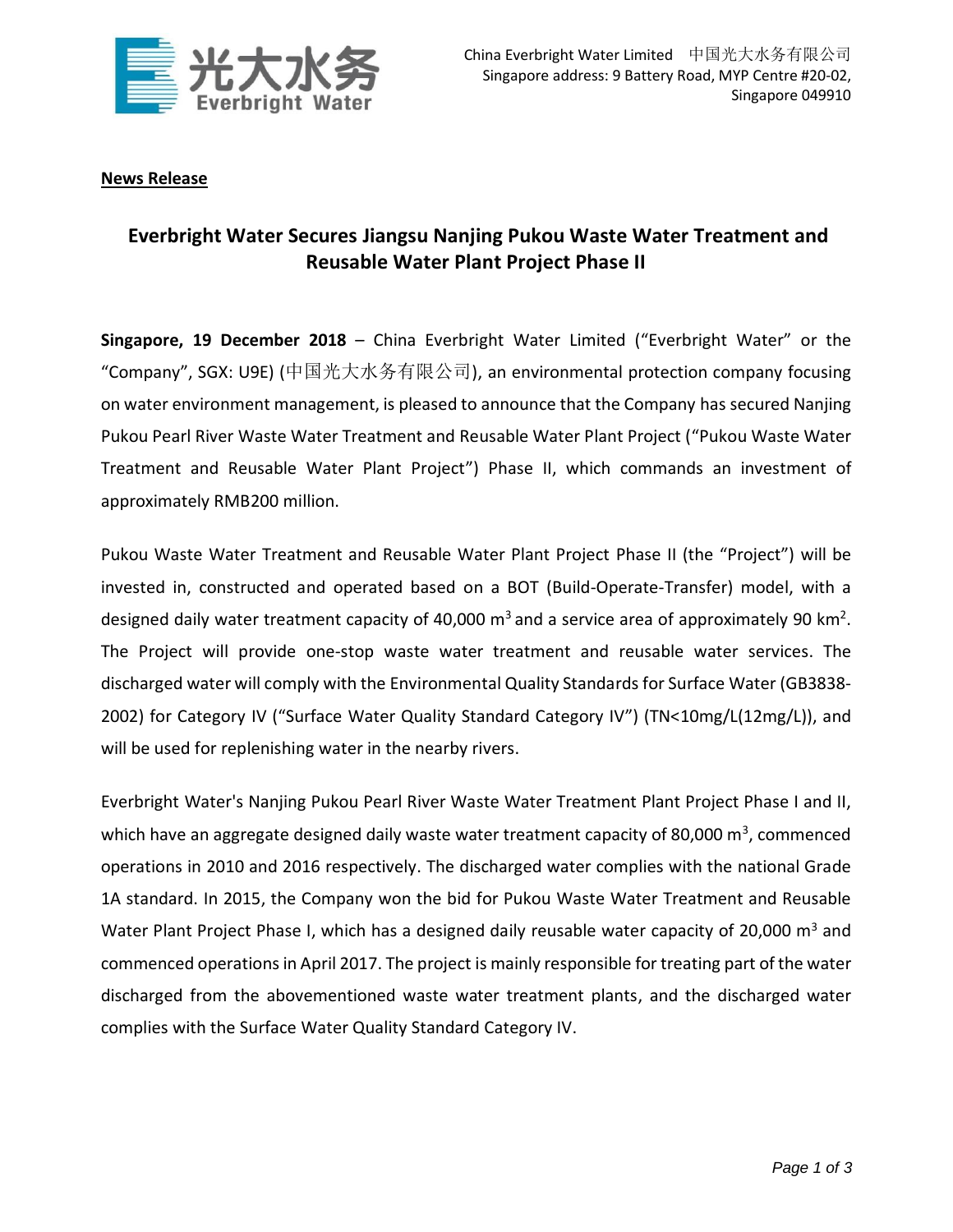

**Mr. An Xuesong, Executive Director and CEO of Everbright Water**, said: "Everbright Water's Pukou Pearl River Waste Water Treatment Plant Project Phase I and II and the Reusable Water Plant Project Phase I have been operating steadily and complying with relevant discharge standards since the projects commenced operations. Securing of the Project will undoubtedly enhance the Company's overall water treatment capacity in the Pukou District of Nanjing City and strengthen the Company's long-term close relationship with the local government and residents. This will further reinforce the Company's advantageous position in the city's water environment sector. Once the Project commences operation, it will leverage more advanced technologies to alleviate the local demands on water treatment and prevent the impact of non-attainment pollutants on the local environment and downstream water bodies."

*-End-*